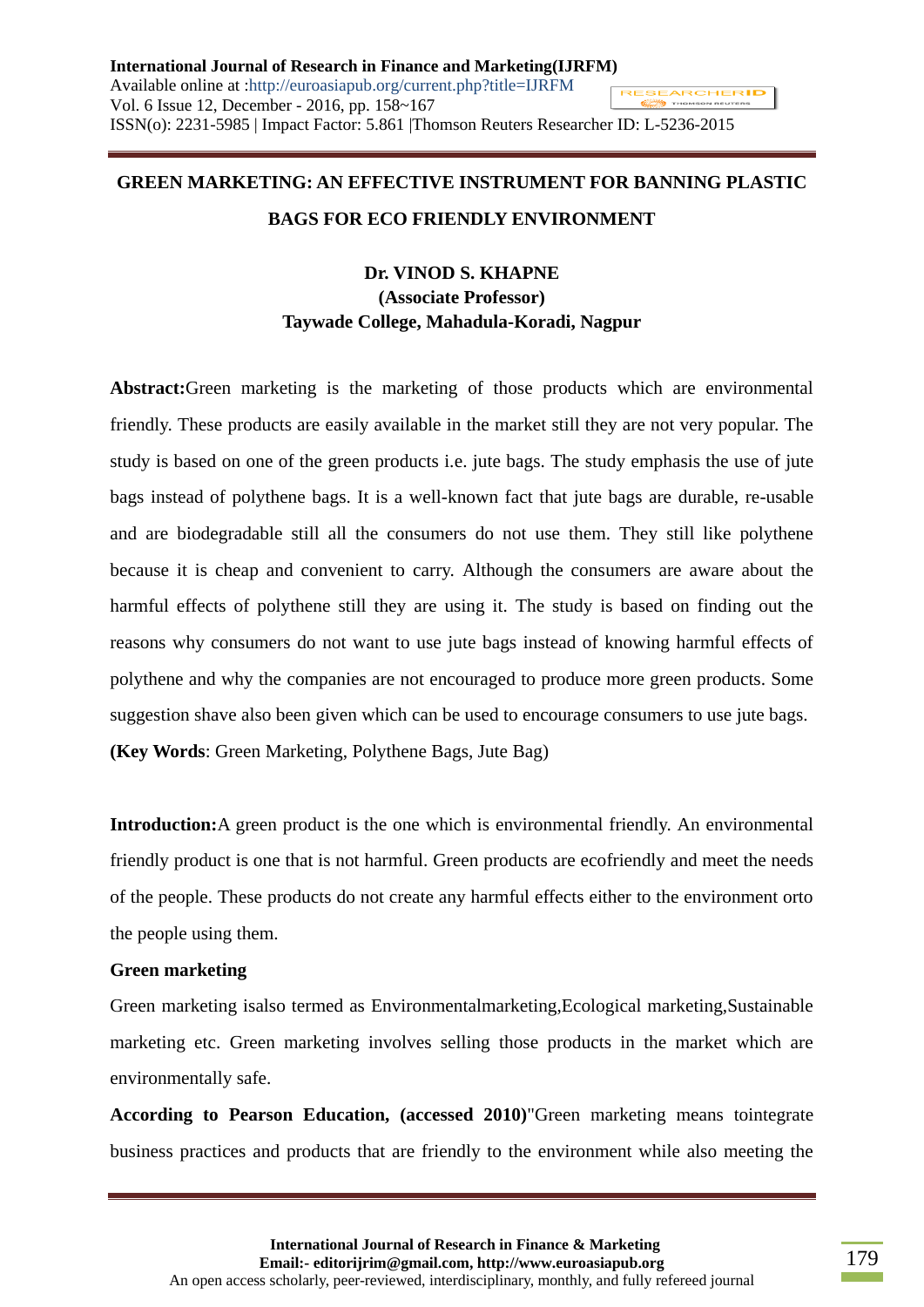needs of the consumers"

Thus, green marketing meansproducing and promoting environmental friendly products. For example napkins and bags made of recycled paper are green products.

#### **Literature Review:**

**Evolution of green marketing:** The green marketing has evolved over a period of time. The evolution of green marketing has three phases. First phase has been termed as "Ecological" green marketing, and during this period all marketing activities were concerned to help environmental problems and provide remedies for them. Second phase has been "Environmental" green marketing and the focus shifted on clean technology that involved designing of innovative new products, which take care of pollution and waste issues. Third phase has been "Sustainable" green marketing. It came into prominence in the late 1990s and early 2000.

"Sustainability contains a combination of social (e.g. human rights, equality, diversity) and environmental (e.g. waste, energy use, pollution) issues which are inevitably intertwined and connected. In a business context, sustainable marketing means the success of the business not just on financial performance, but on its environmental and social performance too.

In short sustainable green marketing refers to the process of selling products based on their environmental benefits.

**Advantages of Green Marketing:**Green marketing manipulates the four elements of the marketing mix (product, price, promotion, and distribution) to sell products and services offering superior environmental benefits in the form of reduced waste, increased energy efficiency and decreased release of toxic emissions.

**The companies have the following advantages for the adoption of green marketing:**  Companies that produce green products have competitive advantage over those companies which do not produce green products.

Companies fulfill their corporate social responsibility by producing green products.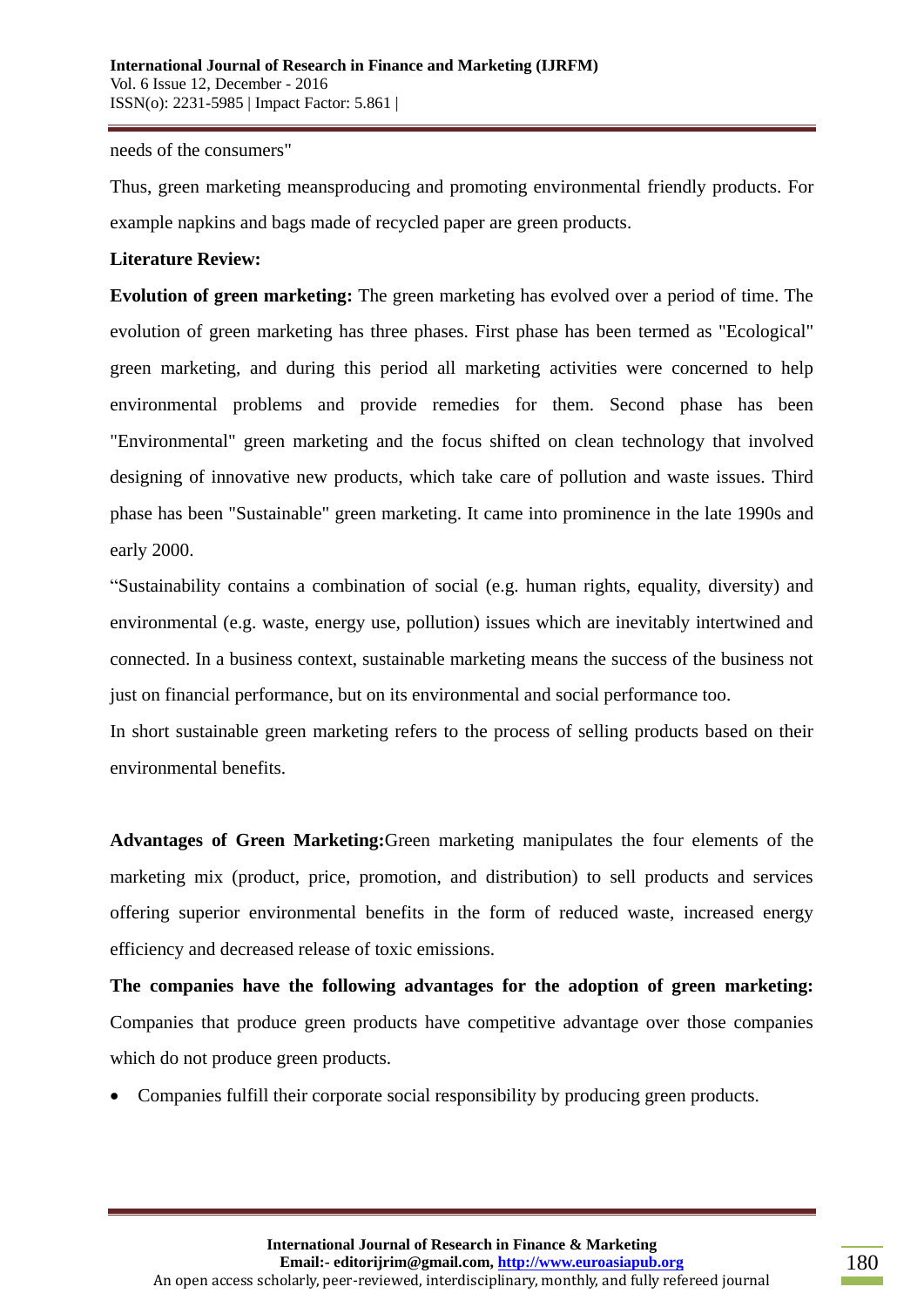- In some cases there is government pressure. Recent example is polythene. The government has put ban on the use of polythene. But unfortunately this has not been implemented properly.
- Green products also add to the profitability of a company.

**Research Methodology:** The study is based on survey method with the help of questionnaire.

- **Sources of Data Collection:** For the purpose of research, both primary and secondary data have been collected.
- **Sources of Primary Data**: Questionnaire Method: 200 samples of questionnaire were used.
- **Sources of Secondary Data**: Internet, books etc.
- **Sampling:** Convenience sampling has been used.
- **Sample Size:** 200 questionnaires were distributed to professionals, students, housewives, businessman etc. in Nagpur City
- **Tools Applied:** Descriptive analysis and Percentage analysis

**Objectives:**The objectives of the study are as follow:

- To find out the adverse effects of polythene
- To find out advantages of using jute bags.
- To find out the major cause why consumers are not using jute bags.

#### **Analysis and Interpretation of Data:**

| Sr.            |            |                 | No. of      | Percentage |
|----------------|------------|-----------------|-------------|------------|
| no.            |            |                 | respondents | $(\%)$     |
| 1              | Gender     | Male            | 41          | 20.50      |
|                |            | Female          | 159         | 79.50      |
|                |            | Total           | 200         | 100.00     |
| $\overline{2}$ | Profession | <b>Business</b> | 19          | 9.50       |
|                |            | Service         | 32          | 16.00      |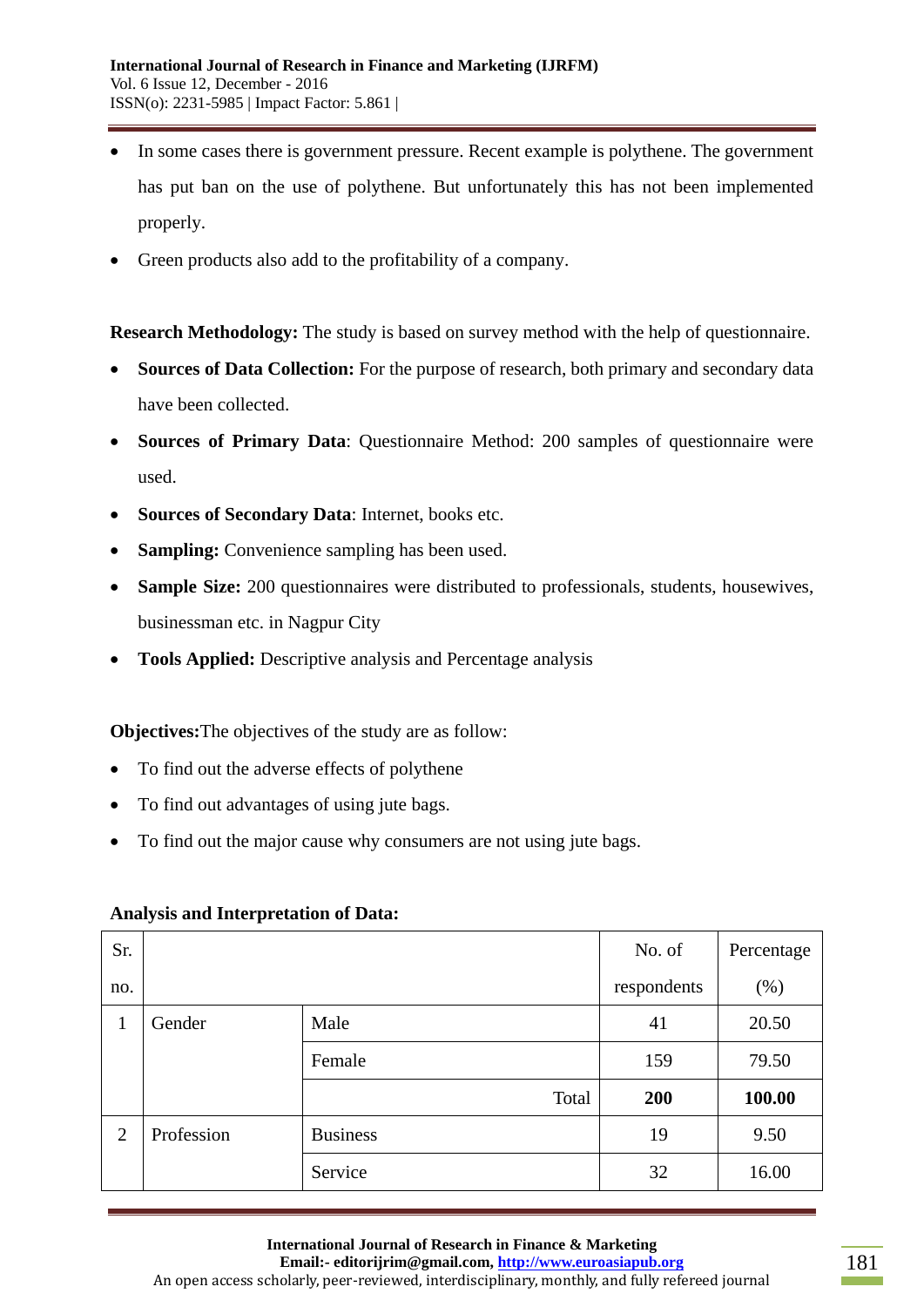**International Journal of Research in Finance and Marketing (IJRFM)** 

Vol. 6 Issue 12, December - 2016 ISSN(o): 2231-5985 | Impact Factor: 5.861 |

|                  |                           | Housewife                               | 123              | 61.50            |
|------------------|---------------------------|-----------------------------------------|------------------|------------------|
|                  |                           | Retired                                 | 15               | 7.50             |
|                  |                           | Others                                  | 11               | 5.50             |
|                  |                           | Total                                   | 200              | 100.00           |
| 3                | Whether<br>you<br>$g_{0}$ | Yes                                     | 184              | 92.00            |
|                  | for<br>grocery            | N <sub>o</sub>                          | 16               | 8.00             |
|                  | shopping?                 | Total                                   | 200              | 100.00           |
| $\overline{4}$   | Which type of bag         | Ordinary plastic carrier bag            | 114              | 57.00            |
|                  | do you prefer?            | Plastic bag which is degradable         | 33               | 16.50            |
|                  |                           | Jute bag                                | 53               | 26.50            |
|                  |                           | Total                                   | 200              | 100.00           |
| 5                | Whydo you prefer          | They are costly                         | 87               | 43.50            |
|                  | plastic bag instead       | It is inconvenient to carry them to the | 73               | 36.50            |
|                  | of jute bags?             | market                                  |                  |                  |
|                  |                           | Any other reason, please specify        | 40               | 20.00            |
|                  |                           | Total                                   | 200              | 100.00           |
| 6                | What do you do            | Re use for shopping again               | 34               | 17.00            |
|                  | with plastic bag          | use as a bin liner                      | 46               | 23.00            |
|                  | after shopping?           | Store them                              | 39               | 19.50            |
|                  |                           | Throw them away                         | 81               | 40.50            |
|                  |                           | Total                                   | 200              | 100.00           |
|                  | If you are using          | 1-2 times                               | 189              | 94.50            |
| $\boldsymbol{7}$ | plastic bag again,        | 3-4 times                               | 11               | 5.50             |
|                  | how many time do          | 5 -6 times                              | $\boldsymbol{0}$ | $\boldsymbol{0}$ |
|                  | you use it?               | More than 6 times                       | $\boldsymbol{0}$ | $\boldsymbol{0}$ |
|                  |                           | Total                                   | 200              | 100.00           |
| 8                | What rate would           | Very good                               | 79               | 39.50            |
|                  | you like to give for      | Good                                    | 63               | 31.50            |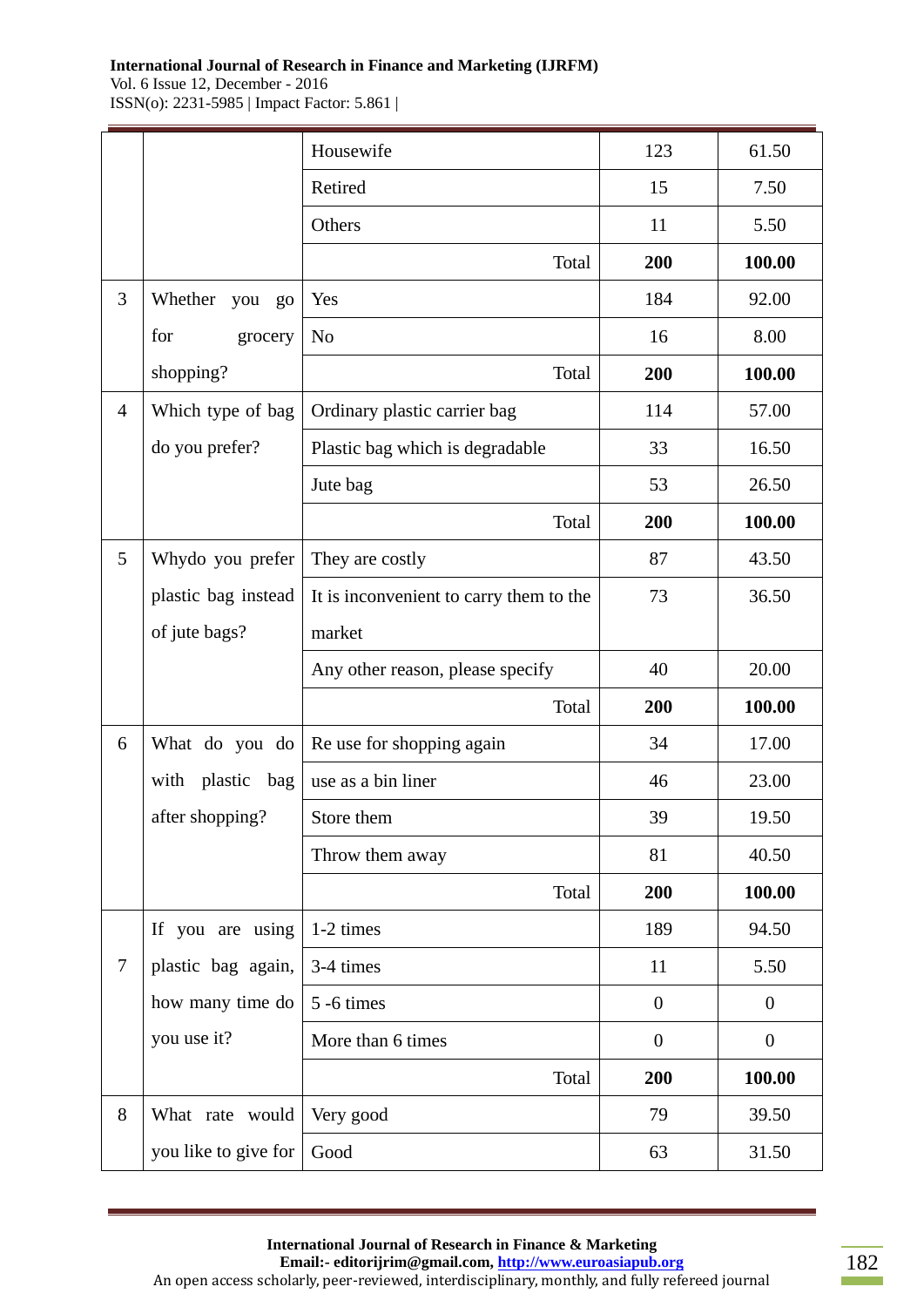#### **International Journal of Research in Finance and Marketing (IJRFM)**

Vol. 6 Issue 12, December - 2016 ISSN(o): 2231-5985 | Impact Factor: 5.861 |

|    | $\sigma$ f<br>performance | Satisfactory   | 38  | 19.00  |
|----|---------------------------|----------------|-----|--------|
|    | jute bag if you are       | Poor           | 20  | 10.00  |
|    | a jute bag user?          | Total          | 200 | 100.00 |
| 9  | Are you aware of          |                |     |        |
|    | harmful effects of        | Yes            | 189 | 94.50  |
|    | plastic bags to the       | N <sub>o</sub> | 11  | 5.50   |
|    | environment?              | Total          | 200 | 100.00 |
| 10 | What<br>is<br>your        |                |     |        |
|    | opinion for putting       | Yes            | 118 | 59.00  |
|    | ban on polythene,         | N <sub>0</sub> | 68  | 34.00  |
|    | will it really save       | can't say      | 14  | 7.00   |
|    | our environment?          | Total          | 200 | 100.00 |

**[Source: Primary Data]**

### **Interpretation:**

- 1. It can be seen from table one out of the total respondent 20.50% are male and 79.50% are female.
- 2. The survey included 200 respondents. 19 respondents are in business, 32 respondents are in service. 123 respondents are housewives. Only 15 respondents are the retired while remaining 11 respondents do not belong to any of these categories.
- 3. A majority of share that is 184 respondents go for shopping while 16 respondents do not go for shopping.
- 4. It is clear from the table that, 114 respondents prefer ordinary plastic carrier bag, 33 respondents prefer plastic bag which is degradable and remaining 53 respondents prefer jute bag.
- 5. The table shows that 87 respondents do not like jute bags as these are costly, 73 respondents do not like it as they feel it inconvenient to carry jute bag to the market while remaining 40 respondents say that plastic bags are cheap, lightweight and convenient to use.
- 6. The chart shows how respondents re use plastic bags. 34 respondents out of 200 use the plastic bag for shopping again, 46 out of 200 respondents use it as a bin liner. 39 out of 200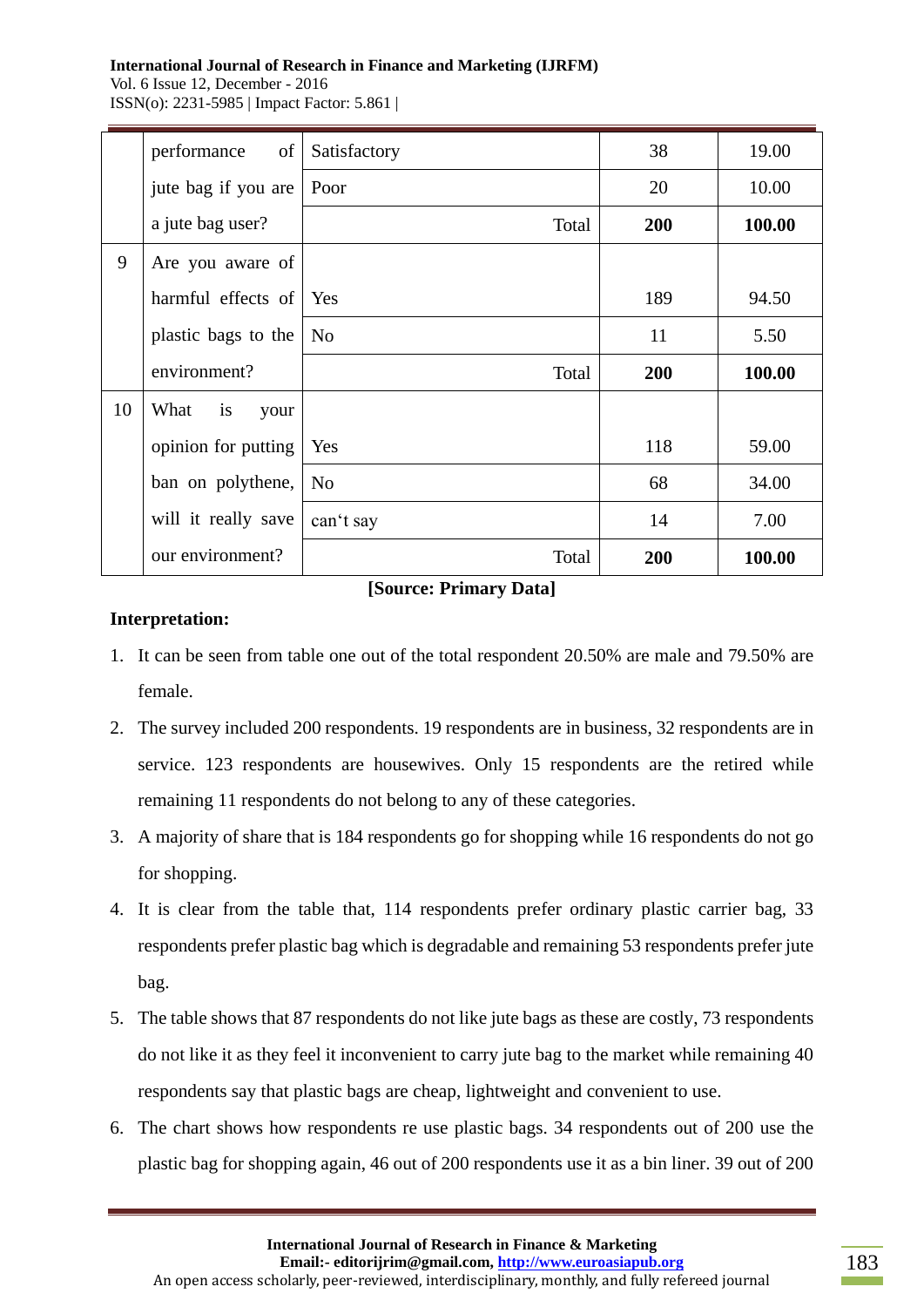store them for other purposes and remaining 81 throw them away. That's why they pollute the environment.

- 7. The chart shows how many times the respondents re use the bag. 189 respondents use it 1-2 times while 11 uses it 3-4 times. It means they throw it after re using it 1-2 or 3-4 times. This further pollutes the environment.
- 8. Performance of jute bag is good. 79 respondents consider jute bag very good, 63 consider it good, 38 consider it satisfactory and 20 respondents say that the performance of jute bag is poor. This clearly shows the satisfaction level of respondents for jute bag.
- 9. The chart shows that most of the respondents (189 out of 200) are aware that plastic bags are harmful. Only 11 respondents are not aware about it. It is a matter of surprise that they know it is harmful, still they use it.
- 10. It is clear from the table that 118 respondents think that putting ban on polythene will save our environment. 68 respondents do not agree with this. Remaining 14 can't say anything about it.

#### **Conclusion:**

It has been found in the survey that in spite of knowing the harmful effects of polythene bags, most of the consumers are using it. They do not want to carry jute bags for shopping as plastic bags are handy and durable. Although the government has banned the polythene bags, still people are using it as these are easily available in the market. The consumers are not encouraged to use jute bags. Some of the consumers re use the plastic bag as bin liner. They are also not willing to pay extra for the jute bags coming along with the purchased product. Some consumers are even not aware that putting ban on polythene saves our environment?

#### **References:**

- 1. http://www.scribd.com/doc/48767818/green-marketing-examples-india-and-global
- 2. http://www.scribd.com/doc/48767818/green-marketing-examples-india-and-global